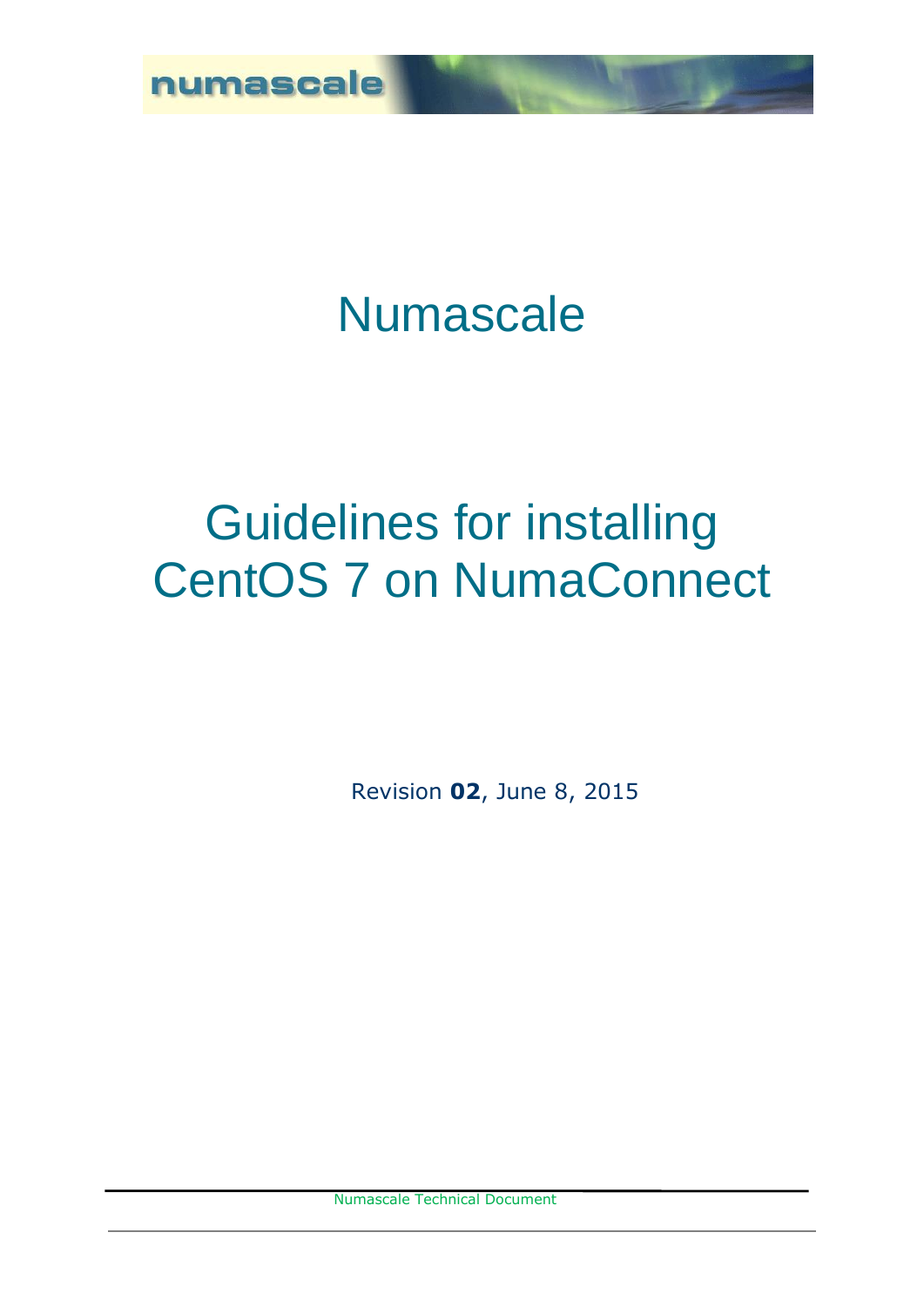

## Revision History

| <b>Rev</b> | <b>Date</b> | Author             | <b>Changes</b> |
|------------|-------------|--------------------|----------------|
| 01         | 2015-04-13  | Espen<br>Carlsen   | First revision |
| 02         | 2015-06-08  | Atle<br>Vesterkjær | Additions      |